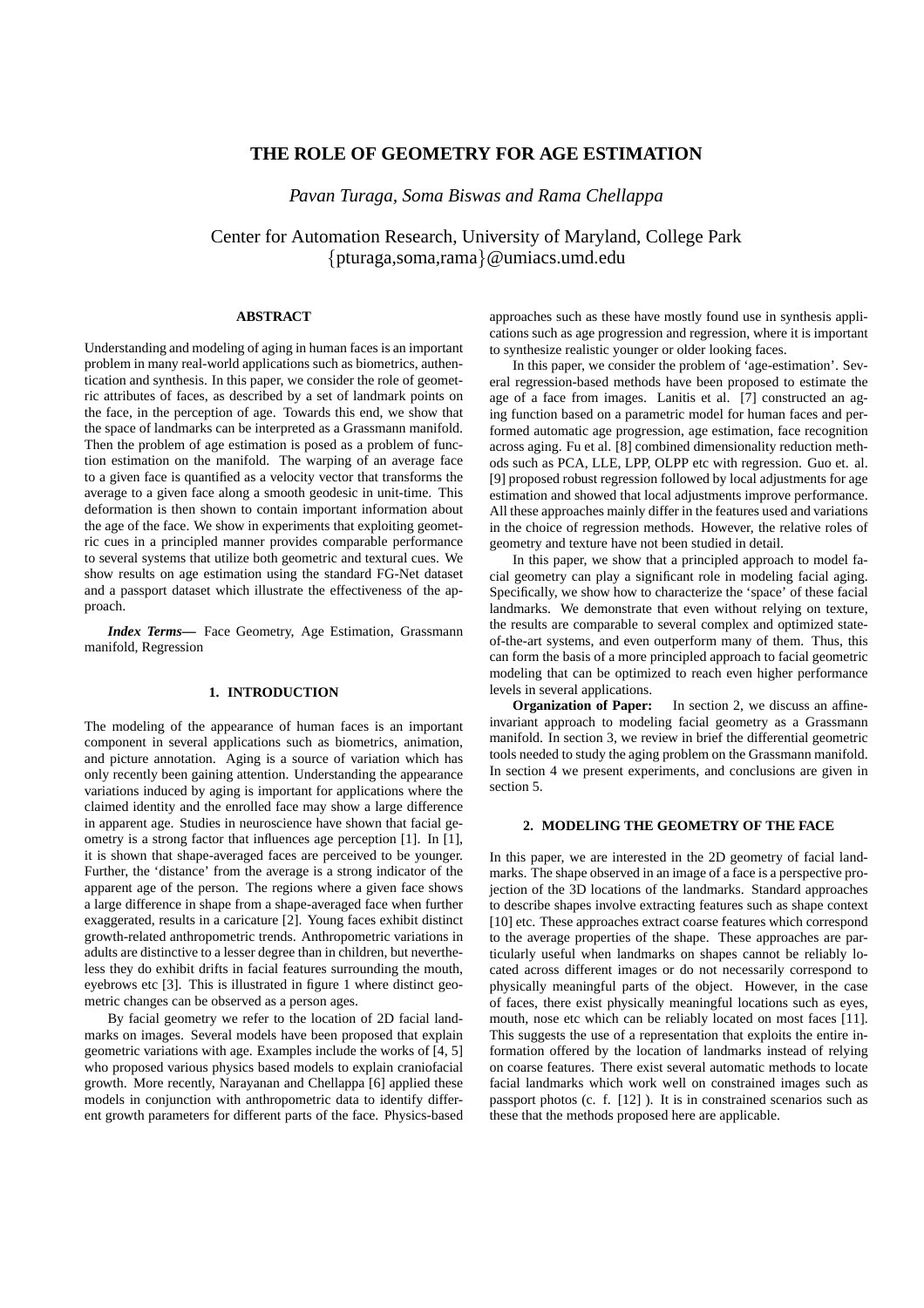

**Fig. 1**. Facial geometric variation across ages. Samples shown correspond to individual 2 from the FG-net dataset.

The drawback of using the locations of landmarks is that they are sensitive to transformations such as affine transforms, view changes etc. In order to account for this, shape theory studies the equivalent class of all configurations that can be obtained by a specific transformation (e.g. linear, affine, projective) from a given base shape. A shape is represented by a set of landmark points, given by a  $m \times 2$ matrix  $L = [(x_1, y_1); (x_2, y_2); \dots; (x_m, y_m)]$ , of the set of m landmarks of the centered shape. The *shape space* of this base shape is the set of equivalent configurations that are obtained by transforming the base shape by an appropriate spatial transformation. For example, the set of all affine transformations forms the *affine shape space* of that base shape.

The *affine shape space* [13] is very important because small changes in camera location or change in the pose of the subject can be approximated well as affine transformations on the original base shape. The affine transforms of the shape can be derived from the base shape simply by multiplying the shape matrix  $L$  by a  $2 \times 2$  full rank matrix on the right. For example, let A be a  $2\times 2$  affine transformation matrix i.e.  $A =$  $\begin{bmatrix} a_{11} & a_{12} \end{bmatrix}$  $\begin{array}{|c} a_{21} & a_{22} \end{array}$ . Then, all affine transforms of the base shape  $L_{base}$  can be expressed as  $L_{affine}(A) = L_{base} * A^T$ . Note that, multiplication by a fullrank matrix on the right preserves the column-space of the matrix  $L_{base}$ . Thus, the 2D subspace of  $\mathbb{R}^m$  spanned by the columns of the matrix  $L_{base}$  is an *affine-invariant* representation of the shape. i.e.  $span(L_{base})$  is invariant to affine transforms of the shape. Subspaces such as these can be identified as points on a Grassmann manifold. We now define the Grassmann manifold.

The Grassmann manifold  $G_{k,m}$  is the space whose points are  $k$ *planes* or *k*-dimensional hyperplanes (containing the origin) in  $\mathbb{R}^m$ [14]. To each k-plane  $\nu$  in  $\mathbb{R}^m$ , we can associate an  $m \times k$  orthonormal matrix  $Y$  such that the columns of  $Y$  form an orthonormal basis for the plane. However, since the choice of basis is not unique, we need to define an equivalence class of orthonormal basis vectors which span the same subspace. Hence, to each k-plane  $\nu$  in  $G_{k,m}$  is associated an equivalence class of  $m \times k$  matrices  $Y R$  in  $\mathbb{R}^{m \times k}$ , for  $R \in SO(k)$ , where Y is an orthonormal basis for the k-plane.

The tall-thin Procrustes representation is most widely used due to its computational efficiency as in [15]. In the current scenario,  $k = 2$  and m is the number of facial landmarks. The basic premise of our work is that the perceived age will show a functional dependence on the geometry of the face. Given several faces  $X_i$ , along with their respective ages  $y_i$ , the goal is to estimate a function  $y = f(X)$  that can explain the aging patterns. This can be formulated as a regression problem. Regression problems are mostly studied in Euclidean vector spaces and there exist a wealth of methods for robust regression. Regression has been applied to age-estimation tasks before by assuming that faces, or features extracted from faces lie in a Euclidean space such as in [7, 8, 9]. However, for geometric features considered here, we need to solve the regression problem on the Grassmann manifold. The Grassmann manifold is not a vector space, thus precluding the use of classical techniques. To solve this problem we use the differential geometry of the manifold. All points

on the manifold are projected onto the tangent plane at a mean-point and standard vector-space methods are applied on the tangent plane, which is a Euclidean vector space.

## **3. GEOMETRY OF THE GRASSMANN MANIFOLD**

The Grassmann manifold  $G_{k,m}$  can be viewed as a quotient group of the orthogonal group  $SO(m)$ . An in depth treatment of this subject can be found in [14]. Briefly, geodesic paths on  $SO(m)$  are given by one-parameter exponential flows  $t \rightarrow exp(tB)$ , where  $B \in \mathbb{R}^{m \times m}$  is a skew-symmetric matrix. The quotient geometry of the Grassmann manifold implies that geodesics in  $G_{k,m}$  are given by one-parameter exponential flows  $t \to exp(tB)$  where B has a more specific structure given by  $B = \begin{pmatrix} 0 & A^T \\ A & 0 \end{pmatrix}$  $-A$  0 ¶ , where  $A \in \mathbb{R}^{(m-k)\times k}$ . The matrix A parameterizes the direction and speed of geodesic flow. Given a point on the Grassmann manifold  $S_0$  represented by orthonormal basis  $Y_0$ , and a direction matrix A, the one-parameter geodesic path emanating from  $Y_0$  in direction B is given by  $Y(t) = Q \exp(tB) J$ , where,  $Q \in SO(m)$  and  $Q^T Y_0 = J$  and  $J = [I_k; 0_{m-k,k}].$ 

Given an 'average-face' or a shape-normalized face, we would like to quantify the deformation that can warp the average to any given face. We can conveniently model these deformations via geodesics on the Grassmann manifold. To represent the average face, we may either choose a generic face as the average, or more generally compute it from a database of faces. In this case, we need to compute a mean point from a collection of points on the Grassmann manifold. The can be done by computing the 'Karcher' mean [16]. Given a set of subspaces  $\{S_i\}$ , the mean subspace is one that minimizes

$$
\mu = \min_{S \in G_{k,m}} \sum_{i=1}^{n} d^2(S_i, S), \tag{1}
$$

where  $d(S_i, S)$  is the geodesic length between the points. This problem has a unique solution if the points  $S_i$  are clustered close together on the manifold. This is a reasonable assumption in our case since all faces share some global similarities. However, there is no closed form solution to the problem. An iterative algorithm to compute it is as follows. Start with an initial guess  $\mu^{(0)}$ . Choose an updating parameter  $\tau \in [0, 1]$ , stopping criterion  $\delta > 0$ , and maximum iterations  $N_{max}$ . Then,

- 1. Compute the velocity parameter  $A_i$  that takes  $\mu^{(k)}$  to  $S_i$  for each *i*. Compute the average velocity matrix  $\overline{A} = \frac{1}{n} \sum_i A_i$ .
- 2. Update the mean by moving  $\mu^{(k)}$  in the direction of  $\overline{A}$  for time  $t = \tau$  along the manifold. Let the point thus obtained be denoted  $Y(\tau)$ .
- 3. Set  $\mu^{(k+1)} = Y(\tau)$  as the new estimate of the mean. Go back to step 1 and repeat till convergence i.e.  $d(\mu^{(k)}, \mu^{(k+1)}) \le \delta$ or till the maximum iterations are exceeded.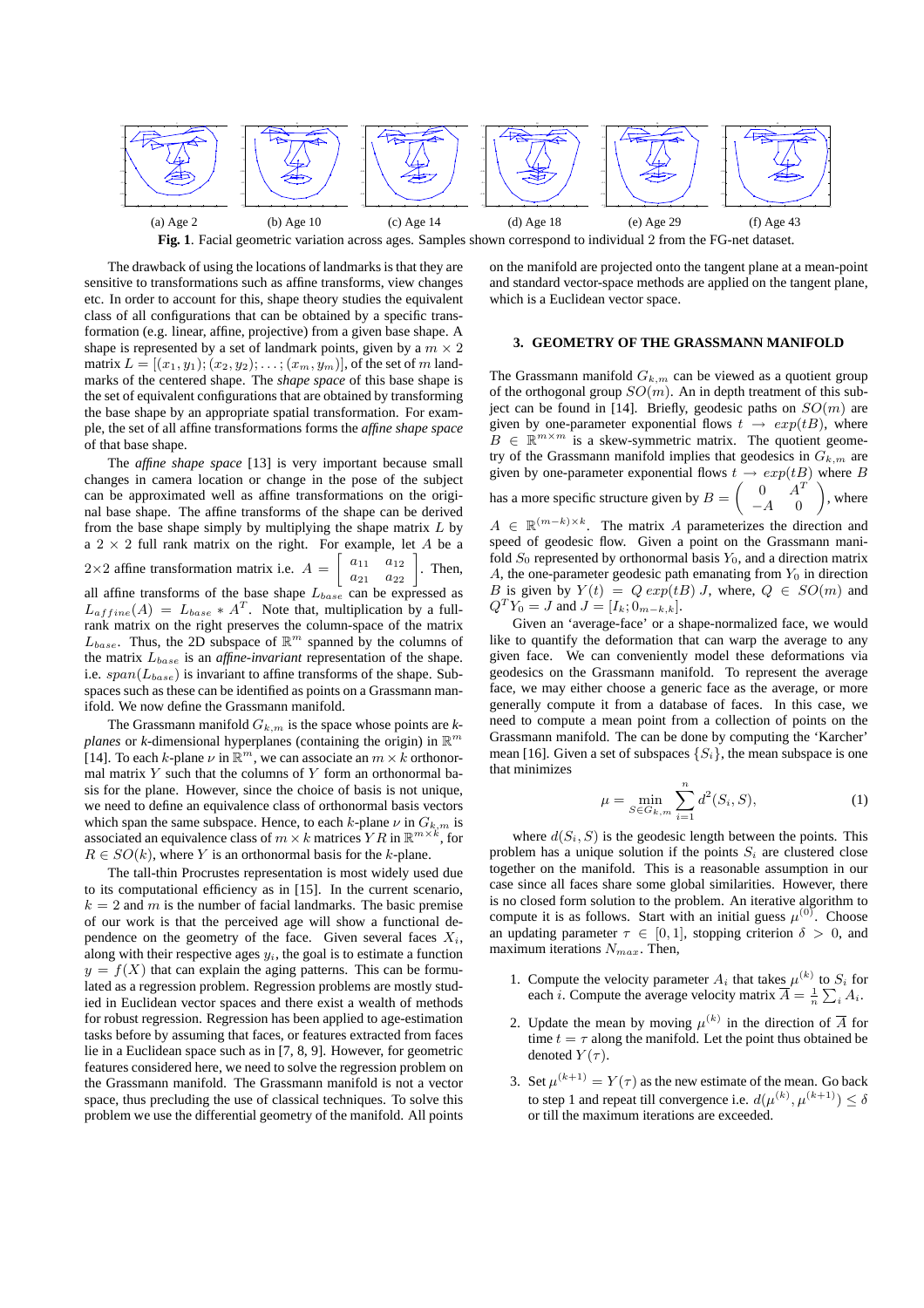Once the average face is computed, we parametrize all faces by the velocity vector that transforms the average face to a given face in unit-time. For all these computations, there exist numerically efficient algorithms and we refer the reader to [17] for details. Here, we adopt the algorithms proposed in [17]. We shall use these velocity parameters as aging signatures. Once these velocity parameters are computed, we can *flatten* them to a vectorial form. Once this is done, we can apply standard Euclidean space regression methods on the velocity parameters.

#### **4. EXPERIMENTS**

We evaluate the strength of the geometric attributes on age-estimation tasks on two datasets. The first dataset is the Passport dataset [6] which contains mostly adult faces. The age distribution of the faces is shown figure  $2(a)$ . In this dataset, we used 47 fiducial points marked manually. The second is the publicly available FG-Net dataset [18], which contains both adult and young faces. The distribution of ages is shown in figure 2(b). Some sample images from this dataset are shown in figure 3. For this dataset, 68 fiducial points are available with each face.

Given a face and its landmarks, we extract the tall-thin orthonormal representation using SVD. Given the matrix of landmarks  $L =$  $[(x_1,y_1); (x_2,y_2); \ldots; (x_m,y_m)],$  we compute its rank-2 SVD  $L =$  $U\Sigma V^T$ . The affine-invariant Grassmann representation of L is then given by  $Y_L = U$ . Now given several examples  $Y_i$  with corresponding ages  $y_i$ , we want to estimate the aging-function  $y = f(Y)$ in a robust manner. Given a training set, we compute the shapenormalized face  $\mu$ . For each face in the training set  $Y_i$ , we compute the velocity vector  $A_i$  as described in section 3. Then, we estimate the aging function  $y_i = f(A_i)$  using standard regression methods.

For performing regression using the velocity vectors, we use  $\epsilon$ -SVMs, RVMs, and ridge regression (regularized linear leastsquares). We use the  $\epsilon$ -SVM with  $\epsilon = 0.02$ , the cost parameter  $\overline{C} = 1000$ , and regularization parameter  $\lambda = 10^{-6}$ . For RVMs, there are no parameters to tune except the number of iterations for the RVM optimization routine. We set this to 50 iterations. For ridge regression, the regularization parameter  $\lambda$  is chosen to be  $\lambda = 10^{-6}$ . We use the polynomial kernel of degree 2 i.e.  $K(A_1, A_2) = (1 + A_1^T A_2)^2$ , where  $A_1$  and  $A_2$  are the vectorial forms of the velocity matrices.

Two metrics have been proposed in literature for quantifying the performance of age-estimation algorithms. The first criterion measures the mean absolute error (MAE) in age-estimation across the entire dataset. i.e.  $MAE = \frac{1}{N} \sum_{i} |l_i - \hat{l}_i|$ , where N is the size of the dataset,  $l_i$  is the true age of the  $i^{th}$  person being tested, and  $\hat{l}_i$  is the assigned age. The second metric is the cumulative match score. The cumulative score is defined as  $CS(j) = N_{e \leq j}/N \times 100\%$ , where  $N_{e \leq j}$  is the number of test-images on which the absolute error in age-estimation is within  $j$  years.



**Fig. 2**. Distribution of ages in (a) Passport, (b) FG-Net dataset



**Fig. 3**. Sample images of the same subject from the FG-Net dataset.

**Passport dataset:** In the passport dataset, we performed a leave-one-out testing in which the regression algorithms are trained on the entire dataset except one sample on which the testing is done. The MAE results using various algorithms is summarized in table 1. The SVM and RVM based regression are seen to perform better than the simpler ridge-regression. We see that the lowest MAE was achieved by using velocity vectors with RVM regression and it is 8.84 years. Considering that the average age in this dataset is 42 years, the obtained MAE is quite encouraging. Figure 4 shows the cumulative score curves as a function of the error-level. We see that about 85% of the faces are classified within 15 years of the true age.



**Fig. 4**. FG-Net data Cumulative scores using velocity parameters with polynomial kernel.



**Fig. 5**. Passport data Cumulative scores using velocity parameters with polynomial kernel.

**FG-Net dataset:** For the FG-Net dataset, we performed a leave-one-person-out testing as has recently been suggested [19]. In this mode, all images corresponding to the same person are used for testing and the remaining images are used for training. The results of the proposed framework on the FG-Net dataset is shown in table 2. The lowest MAE was obtained by using SVM + polynomial kernel on velocity vectors. MAE in this case was 5.89 years. The table also shows a comparison with other recently published methods. The cumulative scores of the proposed methods is shown in figure 4. We see that more than 90% of the faces are classified within 15 years of their true age.

The methods compared in table 2 rely on joint structure and tex-